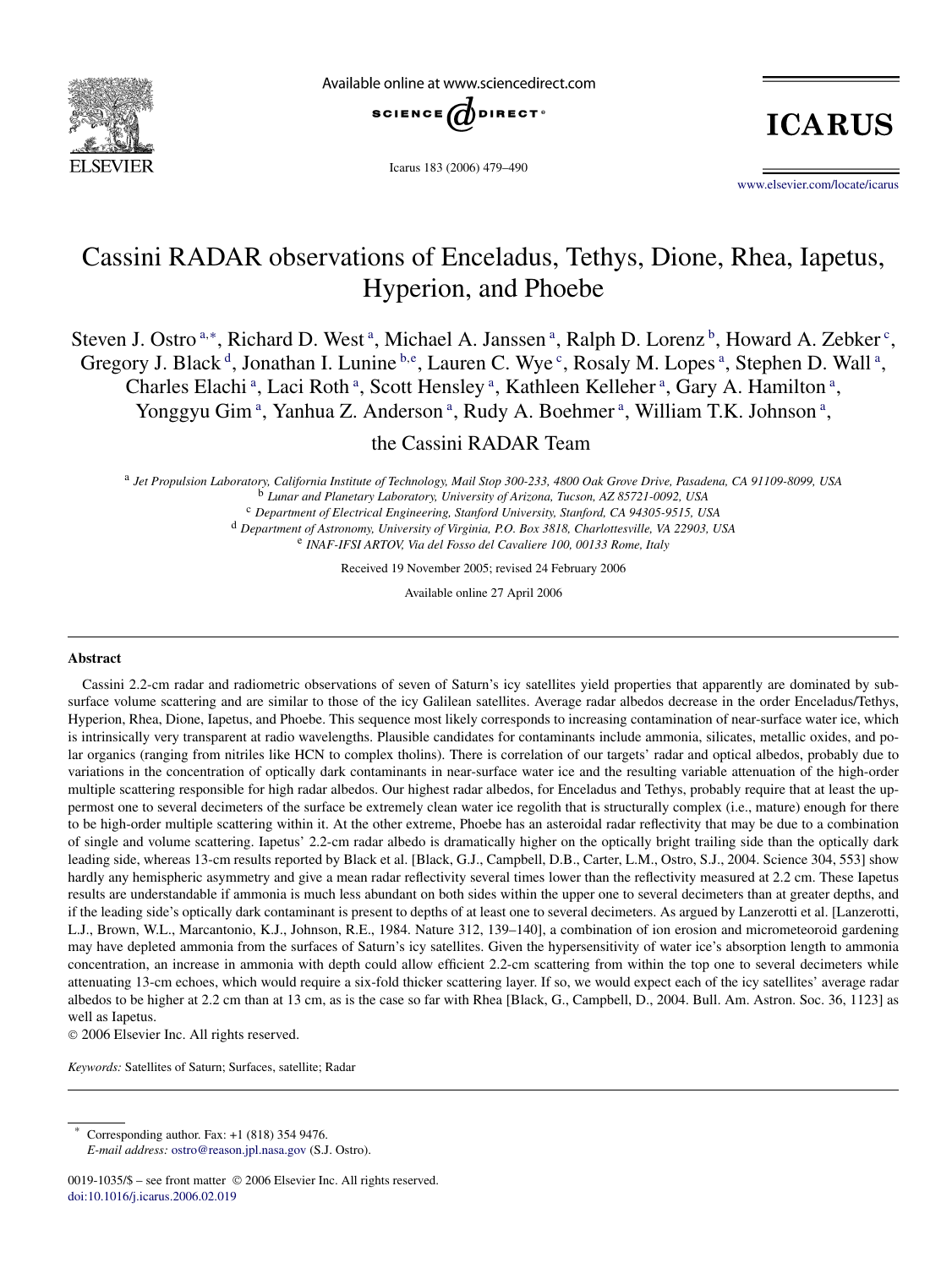## <span id="page-1-0"></span>**1. Introduction**

The Cassini mission includes 34 investigations of Saturn's icy satellites by the 2.2-cm-wavelength (13.8-GHz) RADAR instrument, operating both as a scatterometric radar and a passive radiometer. These measurements are sensitive to near-surface electrical properties and structure at scales about six times smaller than the only groundbased radar wavelength available to study the satellites (13 cm) and 22 times longer than the millimeter wavelengths at the limit of Cassini's Composite Infrared Spectrometer (CIRS). Here we present Cassini's first radar results for seven of the satellites.

## **2. Radar astronomical terminology and context**

Most groundbased radar astronomy during the past few decades consists of Arecibo 13-cm observations and Goldstone 3.5-cm observations, almost always using transmission of a circularly polarized signal and reception of echoes in the same circular (SC) and opposite circular (OC) polarizations. Very rarely, the transmission has been linearly polarized, with reception in the same linear (SL) and orthogonal linear (OL) polarizations.

A radar target's most basic disk-integrated property is its radar albedo, defined as its radar cross section divided by its projected area. The radar cross section is the projected area of a perfectly reflective, isotropic scatterer which, if observed at the target's distance from the radar and using the same transmitted and received polarizations, would return the observed echo power. The total-power radar albedo is the sum of the albedos in two orthogonal polarizations:

$$
TP = SL + OL = SC + OC.
$$
 (1)

For a smooth, homogeneous, spherical target, single backreflections would be entirely OC when the transmission is circularly polarized or entirely SL when the transmission is linearly polarized, so the polarization ratios SC/OC and OL/SL would equal zero. The OC and SL radar albedos would equal the surface's Fresnel normal-incidence reflection coefficient *R*, which for most materials of planetary interest is predicted fairly accurately by simple empirical functions of bulk density  $d$  (g cm<sup>-3</sup>), such as

$$
R(d) = \{ \left[ \exp(d/3.2) - 1 \right] / \left[ \exp(d/3.2) + 1 \right] \}^2 \tag{2}
$$

from [Garvin et al. \(1985\)](#page-10-0) and

$$
R(d) = 0.12d - 0.13\tag{3}
$$

## from [Ostro et al. \(1985\).](#page-11-0)

Echoes from rough interfaces (with Gaussian radii of curvature near the wavelength) or due to multiple reflections or refractions would produce SC or OL power. For example, randomly oriented dipoles would give  $SC/OC = 1$  and  $OL/SL =$ 1*/*3 [\(Long, 1965\)](#page-11-0). Echoes from the Moon, the inner planets, and most asteroids have  $SC/OC \leq 0.3$ , because so-called quasispecularly scattered echo from the "smooth component" of the surface is much stronger than diffusely scattered power from surface and subsurface roughness. These *rocky* objects' totalpower radar albedos are typically of order 0.1, as predicted by the above laws for backreflection from silicate regoliths with *d* ∼ 2. From Kirchoff's law, the emissivity of a surface is complementary to its reflectivity (see the discussion in Section 4 of [Pettengill et al., 1988\)](#page-11-0); hence emissivities of about 0.9 are common for those objects.

The icy Galilean satellites [\(Table 2\)](#page-3-0) are radically different, with SC/OC *>* 1, total-power albedos between ∼0.5 and ∼2.5, and emissivities much lower than those measured for rocky objects. Their echoes arise from volume scattering within regoliths that are predominantly water ice, whose extreme radiowavelength transparency permits subsurface multiple scattering that otherwise would be attenuated.

We stress that extremely clean ice is an insufficient condition for anomalously large radar albedos and circular polarization ratios, which arise from multiple scattering within a random, disordered medium whose intrinsic microwave absorption is very low. Thus perfectly clean ice that is structurally homogeneous (constant-density) would not give anomalous echoes. The regoliths on Solar System objects are structurally very heterogeneous, with complex density variations from the distribution of particle sizes and shapes produced by impacts by projectiles with diverse sizes and impact energies [\(Veverka et al.,](#page-11-0) [1986\)](#page-11-0). We expect that the uppermost few meters of Saturn's icy satellite regoliths are basically similar to those of the icy Galilean satellites or the Moon's in terms of particle-size distributions, porosity and density as functions of depth, and lateral/vertical heterogeneity. It is the *combination* of complex density variations and radio transparency that gives icy regoliths their exotic radar properties (e.g., [MacKintosh and John, 1989;](#page-11-0) [Hapke, 1989; Peters, 1992; Black, 1997\)](#page-11-0).

#### **3. Cassini RADAR instrument and techniques**

The Cassini RADAR was designed primarily for synthetic aperture imaging of Titan during close flybys, but the instrument has enough flexibility for a broad variety of radar measurements [\(Elachi et al., 2005a, 2005b\)](#page-10-0). It includes a radiometer channel that observes passive emission simultaneously with, or separately from, the active measurements. The icy satellite observations are distinguished by relatively long distances to the target: from 50,000 km out to 420,000 km, vs about 1000 km for some Titan flybys. The corresponding target angular sizes vary from half to twice the 0.373°, one-way, half-power beamwidth of Cassini's 4-m high-gain antenna. The radar uses the antenna to transmit 46 W in bursts of continuous-wave pulses. Spacecraft power constraints limit the radar to a 7% transmit duty cycle, so the actual data integration time is much less than the typical 5 to 10 min of a single observing sequence.

The receiver operates with a relatively high noise temperature of about 900 K, and the received echo power is well below the noise floor. To overcome the low instantaneous signal-tonoise ratio (SNR), the radar stares at the target body while recording echoes as real offset video voltage samples, which are Fourier transformed to produce echo power spectra. The latter are summed to maximize the SNR.

The received echo power is spread out in Doppler frequency because of the target's apparent rotation, which is the sum of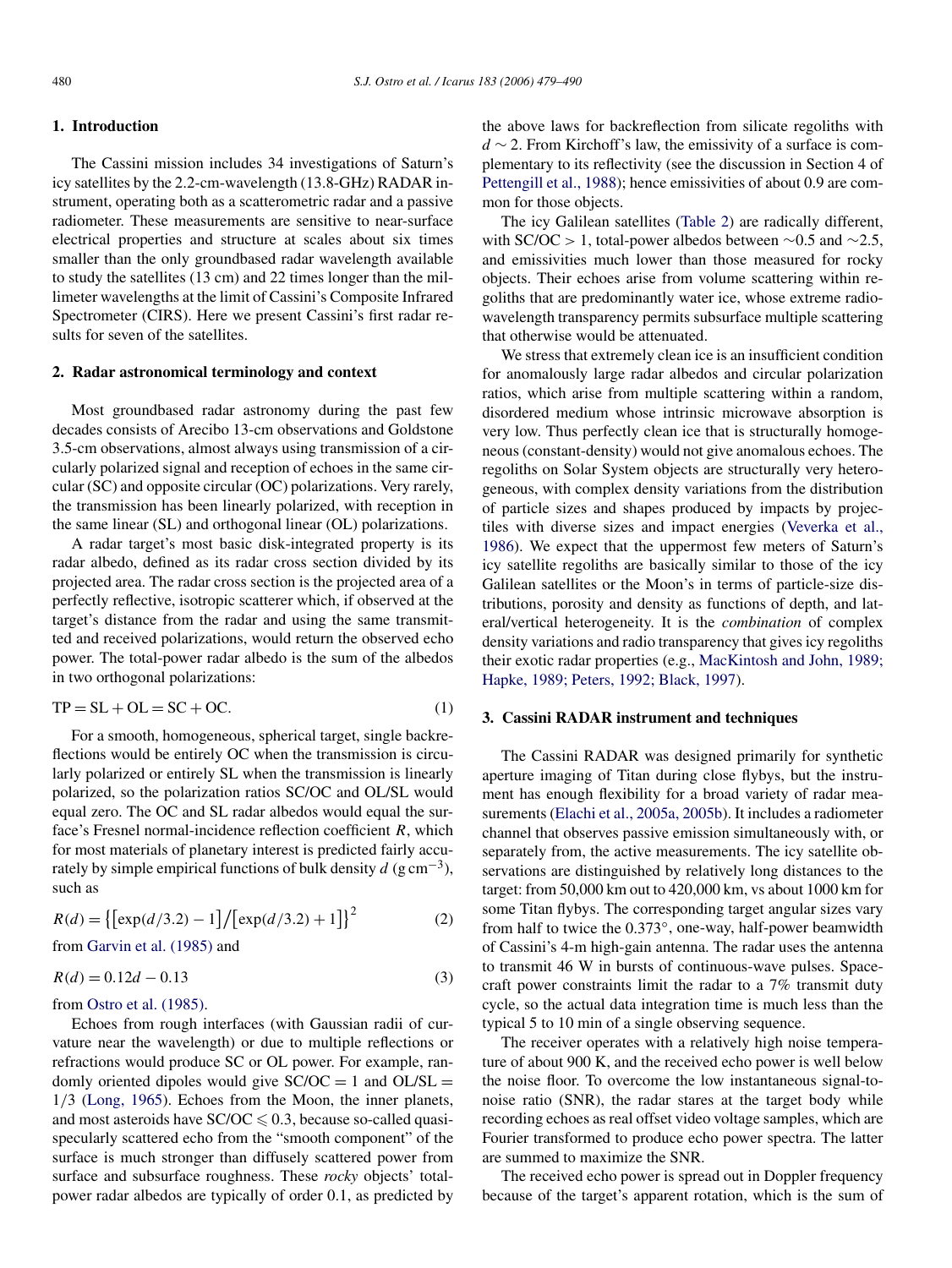<span id="page-2-0"></span>

| Table 1                                          |  |  |
|--------------------------------------------------|--|--|
| Observations, results, and accessory information |  |  |

| Satellite   | Obsn                           |         | Date                  |                                | W. long.            | Lat.              |                 | Beam/          | Range          |
|-------------|--------------------------------|---------|-----------------------|--------------------------------|---------------------|-------------------|-----------------|----------------|----------------|
|             |                                |         |                       |                                | $(\text{deg})$      | $(\text{deg})$    | diam.           |                | (km)           |
| Phoebe      | PH In                          |         | 2004 Jun 11           |                                | 246                 | $-22$             | 2.82            |                | 92,525         |
| Phoebe      | PH Out                         |         | 2004 Jun 11           |                                | 328                 | $+27$             | 1.76            |                | 58,230         |
| Iapetus "L" | IA-B In                        |         | 2004 Dec 31           |                                | 66                  | $+39$             | 0.68            |                | 150,823        |
| Iapetus "T" | IA-C Out                       |         | 2005 Jan 1            |                                | 296                 | $+46$             | 0.91            |                | 202,360        |
| Enceladus   | EN <sub>3</sub>                |         | 2005 Feb 17           |                                | 360                 | $\boldsymbol{0}$  | 2.14            |                | 165,480        |
| Enceladus   | EN <sub>4</sub>                |         | 2005 Mar 9            |                                | 70                  | $-13$             | 1.08            |                | 83,059         |
| Rhea        | <b>RH11</b>                    |         | 2005 Jul 14           |                                | 62                  | $-74$             | 0.82            |                | 193,603        |
| Tethys      | <b>TE 15</b>                   |         | 2005 Sep 24           |                                | 207                 | $\mathbf{1}$      | 0.74            |                | 120,908        |
| Hyperion    | HY 15                          |         | 2005 Sep 26           |                                | 172                 | $+58$             | 2.08            |                | 85,911         |
| Dione       | DI 16                          |         | 2005 Oct 11           |                                | 14                  | $\mathbf{0}$      | 0.64            |                | 111,088        |
| Satellite   | Obsn                           |         | Assumed               |                                | Scat. law           |                   | <b>SL</b>       |                | $T_{\rm disk}$ |
|             |                                |         | radius                |                                | exponent, $n$       |                   | albedo          |                | (K)            |
| Phoebe      | PH In                          |         | 105.8                 |                                | $0.9 \pm 0.2$       |                   | $0.17 \pm 0.02$ |                | $93.2 \pm 3.6$ |
| Phoebe      | PH Out                         |         | 107.0                 |                                | $1.2 \pm 0.5$       | $0.18 \pm 0.01$   |                 |                | $75.0 \pm 3.5$ |
| Iapetus "L" | IA-B In                        |         | 718.0                 |                                | $1.1 \pm 0.1$       | $0.31 \pm 0.02$   |                 |                | $73.0 \pm 2.2$ |
| Iapetus "T" | IA-C Out                       |         | 718.0                 |                                | $1.3 \pm 0.6$       | $0.57 \pm 0.02$   |                 |                | $57.1 \pm 1.7$ |
| Enceladus   | EN <sub>3</sub>                |         | 249.4                 |                                | $2.0 \pm 0.9$       | $1.53 \pm 0.01$   |                 | $36.2 \pm 3.2$ |                |
| Enceladus   | EN <sub>4</sub>                |         | 249.4                 |                                | $1.8 \pm 0.8$       | $1.67 \pm 0.12$   |                 | $30.7 \pm 1.1$ |                |
| Rhea        | <b>RH11</b>                    |         | 764.0                 |                                | $1.7 \pm 0.8$       | $1.06 \pm 0.03$   |                 | $46.5 \pm 1.5$ |                |
| Tethys      | <b>TE 15</b>                   |         | 529.9                 |                                | $1.8 \pm 0.8$       | $1.54 \pm 0.03$   |                 | $32.0 \pm 1.0$ |                |
| Hyperion    | HY 15                          |         | 133.7                 |                                |                     | >1.3              |                 | ~10            |                |
| Dione       | DI 16                          |         | 560.0                 |                                | $1.6 \pm 0.7$       | $0.94 \pm 0.19$   |                 | $50.8 \pm 1.7$ |                |
| Satellite   | Distance                       | Ave. SL | Ave.                  | Optical properties<br>$T_{eq}$ |                     |                   | Ave.            |                |                |
|             | from Saturn<br>$(R_{\rm sat})$ | albedo  | $T_{\rm disk}$<br>(K) | Filter                         | Geometric<br>albedo | Phase<br>integral | Bond<br>albedo  | (K)            | emissivity     |
| Enceladus   | 3.94                           | 1.60    | 33.4                  | Vgr                            | 1.00                | 0.85              | 0.85            | 56.9           | 0.59           |
| Tethys      | 4.88                           | 1.54    | 32.0                  | Vgr                            | 0.80                | 0.75              | 0.60            | 72.7           | 0.44           |
| Dione       | 6.26                           | 0.94    | 50.8                  | Vgr                            | 0.55                | 0.80              | 0.45            | 78.7           | 0.65           |
| Rhea        | 8.74                           | 1.06    | 46.5                  | Vgr                            | 0.65                | 0.70              | 0.45            | 78.7           | 0.59           |
| Iapetus "L" | 59.0                           | 0.31    | 73.0                  | V                              | 0.08                | 0.775             | 0.062           | 89.9           | 0.81           |
| Iapetus "T" | 59.0                           | 0.57    | 57.1                  | V                              | 0.40                | 0.775             | 0.31            | 83.3           | 0.69           |
| Phoebe      | 214.7                          | 0.18    | 84.1                  | V                              | 0.06                | 0.775             | 0.0046          | 91.3           | 0.92           |

*Note*. The listed standard errors in the scattering law exponent *n*, the SL radar albedo, and radiometric brightness temperature  $T_{\text{disk}}$  incorporate statistical and calibration uncertainties. For the SL albedo, the standard errors are relative uncertainties; the overall one-sigma uncertainty in our absolute calibration of radar cross sections is about 10%. For Iapetus, "L" and "T" flag observations of the leading and trailing sides. Hyperion's elongated shape makes it a special case; our analysis of the data is incomplete and our results are preliminary. *T*disk is the measured average 2.2-cm brightness temperature over a disk of the assumed radius. The values for geometric albedo and phase integral are from Tables I and II of [Morrison et al. \(1986\),](#page-11-0) for either the Voyager clear filter (0.47 µm) or a V filter. The Bond albedo is the product of the geometric albedo and the phase integral. Lacking values for the phase integrals of Phoebe and Iapetus, we have assumed the other satellites'<br>average value. We use the Bond albedo  $A_{Bond}$  to calculate physical temperature. The values for emissivity equal  $T_{disk}/T_{eq}$ .

the target's intrinsic spin and the changing direction of the spacecraft-target vector. For the icy satellites, echo bandwidths range from a few hundred Hz to several kHz. The pulsed transmit waveform introduces grating lobes spaced at the pulserepetition frequency (PRF), but by setting the PRF to a frequency higher than the target's echo bandwidth, we can keep the echo spectrum from overlapping the grating lobes.

## **4. Overview of radar and radiometric results**

Table 1 lists parameters of our observations, and [Fig. 1](#page-4-0) shows our echo spectra. None of the spectra, and none of the groundbased echo spectra from any of our targets or the icy Galilean satellites, show any hint of the specular (narrowband) scattering expected if the echoes were dominated by single backreflections from surface elements that are large and smooth at scales near the wavelength. Rather, the spectral shapes are broad, indicating diffuse scattering from structural complexity at some scale(s) comparable to the wavelength or larger. Diffuse scattering is commonly described by a scattering law of the form  $d\sigma/dA \sim \cos^n \theta$ , where  $\sigma$  is radar cross section, *A* is surface area,  $\theta$  is incidence angle, and *n* is typically about 1.5. A uniformly bright scatterer, like the full moon at optical wavelengths, would have  $n = 1$ , and a Lambert scatterer would have  $n = 2$ . Estimates of *n* from groundbased observations of Europa, Ganymede, and Callisto at 3.5 cm, the closest available wavelength to Cassini's, have respective means and r.m.s. dispersions of  $1.7 \pm 0.4$ ,  $1.3 \pm 0.2$ , and  $1.4 \pm 0.3$  [\(Ostro et al.,](#page-11-0) [1992\)](#page-11-0).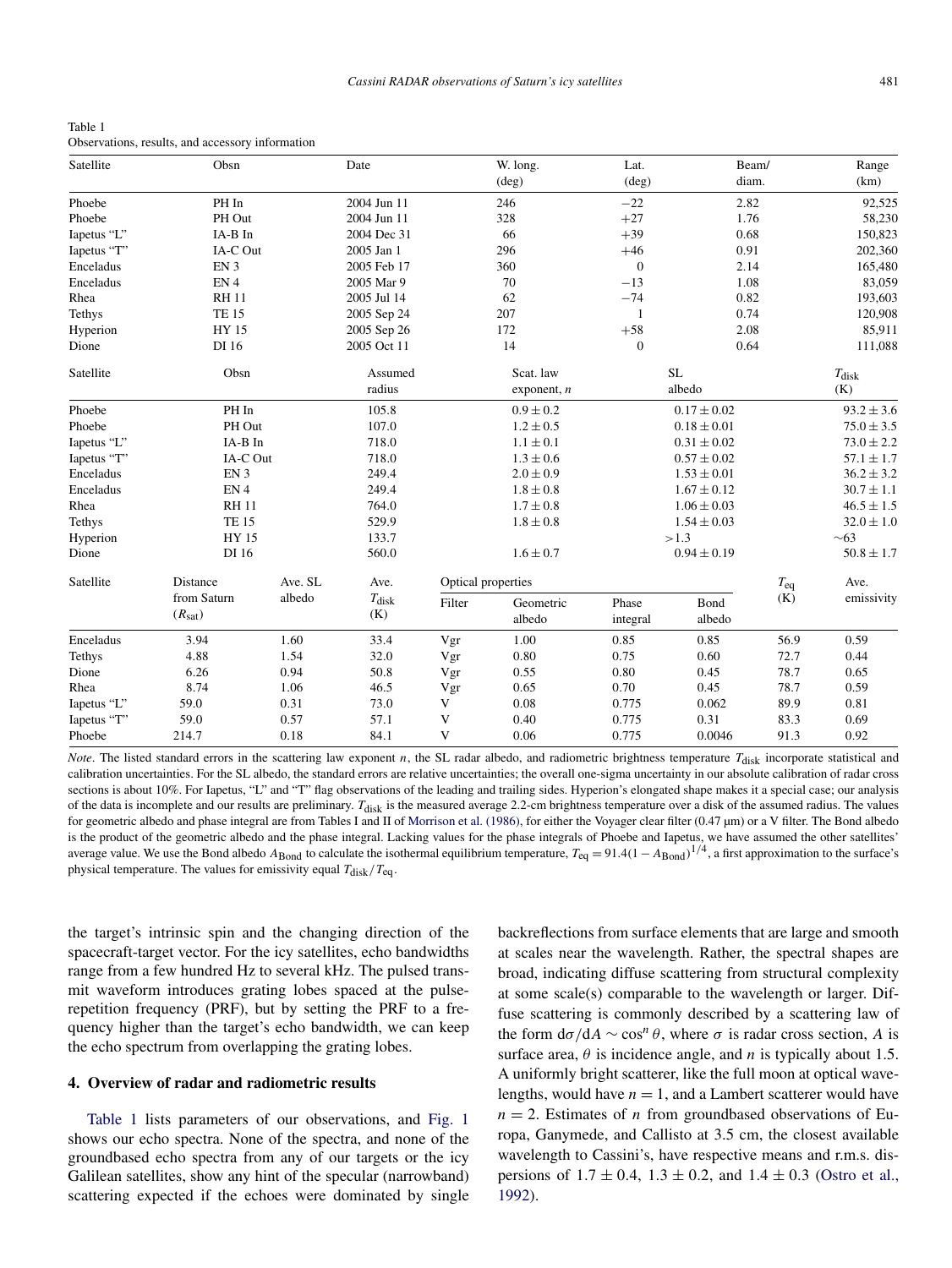<span id="page-3-0"></span>

| Table 2                                                            |  |
|--------------------------------------------------------------------|--|
| Radar and radiometric properties of Europa, Ganymede, and Callisto |  |

| Radar properties       |                   | $13-cm$              | $3.5-cm$        | 70-cm                          |
|------------------------|-------------------|----------------------|-----------------|--------------------------------|
| Europa                 | TP                | $2.60 \pm 0.22$      | $2.31 \pm 0.36$ | $\leqslant 0.95 \pm 0.36$      |
|                        | OC                | $1.03 \pm 0.08$      | $0.91 \pm 0.13$ |                                |
|                        | <b>SC</b>         | $1.58 \pm 0.14$      | $1.40 \pm 0.23$ |                                |
|                        | OL                | $0.83 \pm 0.21$      |                 |                                |
|                        | <b>SL</b>         | $1.77 \pm 0.44$      |                 |                                |
|                        | SC/OC             | $1.53 \pm 0.03$      | $1.43 \pm 0.24$ | $1.7 \pm 0.4$                  |
|                        | OL/SL             | $0.47 \pm 0.07$      |                 |                                |
|                        | (SC/OC)/(OL/SL)   | $3.26 + 0.57, -0.43$ |                 |                                |
| Ganymede               | TP                | $1.39 \pm 0.14$      | $1.55 \pm 0.20$ | $0.62 \pm 0.2$                 |
|                        | <b>OC</b>         | $0.57 \pm 0.06$      | $0.65 \pm 0.10$ |                                |
|                        | <b>SC</b>         | $0.82 \pm 0.09$      | $0.90 \pm 0.10$ |                                |
|                        | $\mathop{\rm OL}$ | $0.48 \pm 0.11$      |                 |                                |
|                        | <b>SL</b>         | $1.03 \pm 0.24$      |                 |                                |
|                        | SC/OC             | $1.43 \pm 0.06$      | $1.40 \pm 0.10$ | $1.44 \pm 0.19$                |
|                        | OL/SL             | $0.47 \pm 0.08$      |                 |                                |
|                        | (SC/OC)/(OL/SL)   | $3.04 + 0.64, -0.46$ |                 |                                |
| Callisto               | TP                | $0.69 \pm 0.06$      | $0.72 \pm 0.06$ | ${\leqslant}0.18{\,\pm\,}0.06$ |
|                        | <b>OC</b>         | $0.32 \pm 0.03$      | $0.32 \pm 0.02$ |                                |
|                        | <b>SC</b>         | $0.37 \pm 0.03$      | $0.40 \pm 0.04$ |                                |
|                        | OL                | $0.23 \pm 0.06$      |                 |                                |
|                        | <b>SL</b>         | $0.41 \pm 0.11$      |                 |                                |
|                        | SC/OC             | $1.17 \pm 0.04$      | $1.22 \pm 0.08$ | >2.2                           |
|                        | OL/SL             | $0.55 \pm 0.10$      |                 |                                |
|                        | (SC/OC)/(OL/SL)   | $2.13 + 0.48, -0.33$ |                 |                                |
| Radiometric properties |                   |                      | $2-cm$          | $6$ -cm                        |
| Europa                 | Disk temp. (K)    |                      | $47 \pm 10$     | $44 \pm 10$                    |
|                        | Eq. temp. (K)     |                      | 97              | 97                             |
|                        | Emissivity        |                      | 0.48            | 0.45                           |
| Ganymede               | Disk temp. $(K)$  |                      | $67 \pm 6$      | $55\pm6$                       |
|                        | Eq. temp. $(K)$   |                      | 107             | 107                            |
|                        | Emissivity        |                      | 0.63            | 0.51                           |
| Callisto               | Disk temp. (K)    |                      | $92 \pm 9$      | $105 \pm 7$                    |
|                        | Eq. temp. $(K)$   |                      | 117             | 117                            |
|                        | Emissivity        |                      | 0.79            | 0.90                           |

*Note*. 3.5- and 13-cm radar results are from [Ostro et al. \(1992\)](#page-11-0) except for the linear polarization results, which are from [Ostro et al. \(1980\).](#page-11-0) 70-cm results are from [Black et al. \(2001a\).](#page-10-0) Radiometric results are from [de Pater et al. \(1984\).](#page-10-0) We use Fieller's Theorem [\(Finney, 1964\)](#page-10-0) to set upper and lower one-sigma limits on the (SC/OC)*/*(OL/SL) ratio.

If a radar target is illuminated by a uniform antenna beam (that is, if the antenna gain is constant across the disk), then it is a simple matter to use the appropriate "radar equation" to convert the measured echo power to a radar cross section (e.g., [Ostro, 1993\)](#page-11-0). For our measurements, with the antenna beamwidth within a factor of two of the target's angular width, the gain varies across the target's disk, usually significantly. The data reduction yields an estimate of echo power which is a sum of contributions from different parts of the surface, with each contribution weighted by the two-way gain. However, the distribution of echo power as a function of location on the target disk is not known a priori. Thus we do not know how much the echo power from any given surface element has been "amplified" by the antenna gain, and to estimate a radar albedo from our data we must make an assumption about the homogeneity and angular dependence of the surface's radar scattering. Here, for the purpose of obtaining a radar albedo estimate from each observation, we have assumed spherical targets with uniform, azimuthally isotropic,  $\cos^n \theta$  scattering laws, and have used least squares to estimate the scattering law exponent *n* from each echo power spectrum.

The radiometer channel observes the thermal emission at essentially the same wavelength and with the same aperture. Because the satellite's disk is at best barely resolved, we report only the total emission, expressed as the disk-averaged brightness temperature

$$
T_{\text{disk}} = (1/\Omega_{\text{disk}}) \int T_{\text{B}} \, d\Omega, \tag{4}
$$

where  $\Omega_{disk}$  is the disk solid angle and  $T_B$  is the brightness temperature of each element of solid angle d*Ω*. The observations consisted of raster scans over a rectangular area approximately two degrees on a side, with the raster spacing less than onehalf of the 0.37-deg beamwidth of the radiometer. Such raster scans were performed just before or just after each scatterometry measurement. The measured signal can be represented as the convolution of the beam, whose shape is well known, with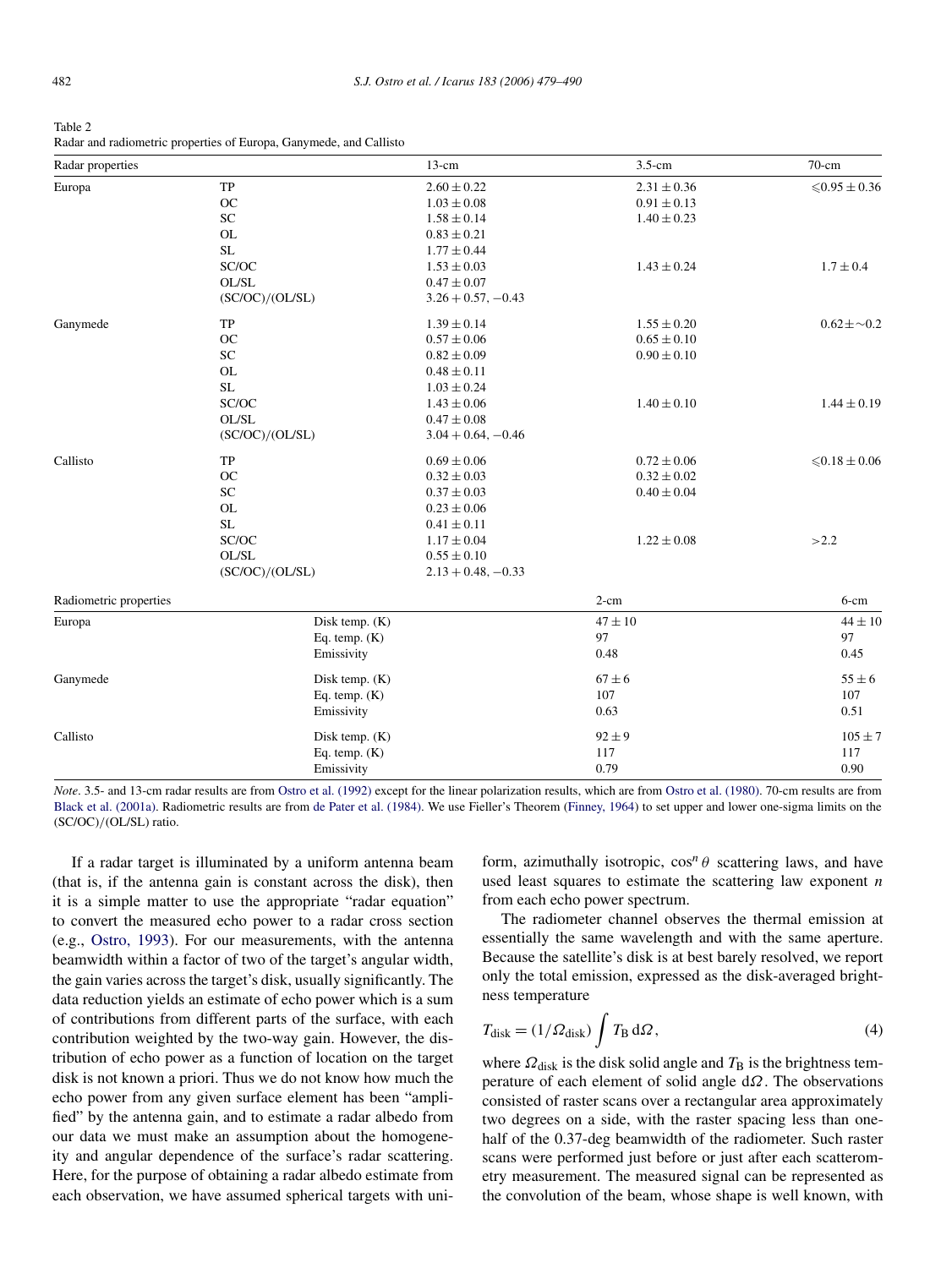<span id="page-4-0"></span>

Fig. 1. Cassini 2.2-cm radar echo power spectra (symbols) and model fits (red lines). Relative echo power per 15-Hz resolution cell is plotted vs relative Doppler frequency. The pulsed transmit waveform introduces grating lobes spaced at the pulse-repetition frequency (PRF), but by setting the PRF to a frequency higher than the target's echo bandwidth, we can keep the center of the echo spectrum equidistant from the grating lobes. This was inadvertently not done for the Phoebe observations, causing the spectra to be split. Our modeling of the Hyperion spectrum is in progress. See text and [Table 1.](#page-2-0)

the source brightness distribution, and is fully sampled by the raster scan. The total power of such a convolved signal integrated over solid angle is equal to the total emission from the disk, independent of assumptions about the source brightness distribution or radiometer beam pattern. The precision of each determination was sufficiently high that the net uncertainty is dominated by that of the radiometer's absolute calibration, which was obtained by comparing our measurements of Saturn's radiometric emission in April 2005 to 2.0-cm observations by the Very Large Array (VLA) in previous years as referenced to the radioastronomical flux scale given by [Baars et al. \(1977\);](#page-10-0) see [Janssen et al. \(2005\).](#page-11-0)

## *4.1. Radar albedos*

The Cassini radar obtains echoes just in the SL polarization. [Table 1](#page-2-0) lists our estimates of *n* and corresponding estimates of the SL albedo. Groundbased estimates of SL albedos are available at various wavelengths for the Moon (∼0.07) and at 13-cm for Europa (1.77), Ganymede (1.03), and Callisto (0.41); see [Table 2.](#page-3-0) Even Phoebe, our dimmest radar target, is more than twice as radar bright as the Moon, and the distribution of the rest of our targets' average SL albedos is comparable to that for the icy Galilean satellites.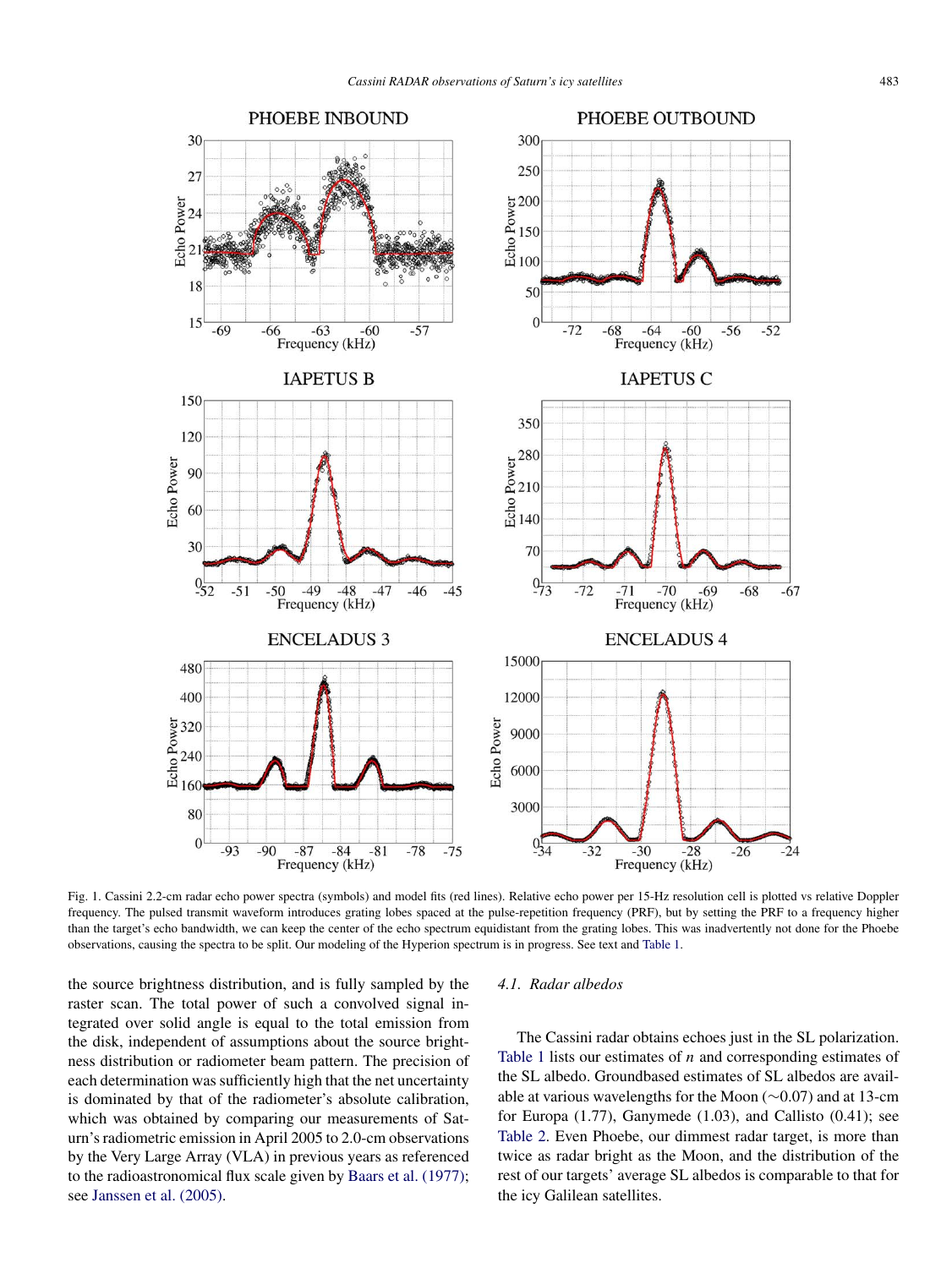<span id="page-5-0"></span>



Fig. 1. (*continued*)

 $\sqrt{ }$ 

 $-91$ 

To be able to discuss our results within the broader context of all available groundbased radar results for icy satellites, we must constrain our target's total-power (TP) albedos. This is tantamount to constraining their OL/SL ratios. For radar observations of Solar System bodies, OL/SL  $\leq 0.7$  [\(Ostro et al.,](#page-11-0) [1980; Ostro, 1993\)](#page-11-0), so TP can be assumed to be between SL and 1.7 SL. The only relevant targets for which linear polarization ratios have been made are the icy Galilean satellites, whose 13-cm weighted-mean radar properties are given in [Ta](#page-3-0)[ble 2.](#page-3-0) Those objects' 13-cm SC/OC ratios are between 1.1 and 1.6, their OL/SL ratios are each about one-half, and onesigma bounds on their (SC/OC)*/*(OL/SL) ratios fall between 1.8 and 3.8 (straddling the value, 3, of that ratio for echoes from randomly oriented dipoles, as noted above). There is correlation between (SC/OC)/(OL/SL) and (SC/OC), as sketched in Fig. 2:

$$
(SC/OC)/(OL/SL) = -1.61 + 3.21 \times (SC/OC).
$$
 (5)

Given the similarity of our targets' radar albedos and angular scattering laws to those of the Galilean satellites, their SC/OC and OL/SL ratios may also be similar. Accordingly, we have used the above relation to estimate our targets' *nominal* TP albedos as a function of SC/OC within the interval  $1.1 \leqslant$  SC/OC  $\leqslant$  1.6; corresponding nominal values of the linear polarization ratio satisfy  $0.57 \geq O<sub>L</sub>/SL \geq 0.45$ . [Fig. 3](#page-6-0) plots the results along with available groundbased estimates of icy satellites' TP albedos and circular polarization ratios. The un-



 $-90$ 

Frequency (kHz)

 $.89$ 

Fig. 2. The (SC/OC)*/*(OL/SL) ratio vs SC/OC for 13-cm observations of the icy Galilean satellites and a linear fit. See text and [Table 2.](#page-3-0)

certainties in our targets' TP albedos are comparable to the vertical extents of the curves in [Fig. 3.](#page-6-0)

Our targets' radar albedos span an order of magnitude and are correlated with the satellites' optical albedos [\(Table 1](#page-2-0) and [Fig. 4\)](#page-7-0). In terms of *average* TP albedo, Enceladus and Tethys at 2.2 cm resemble Europa at 3.5 and 13 cm, Rhea and Dione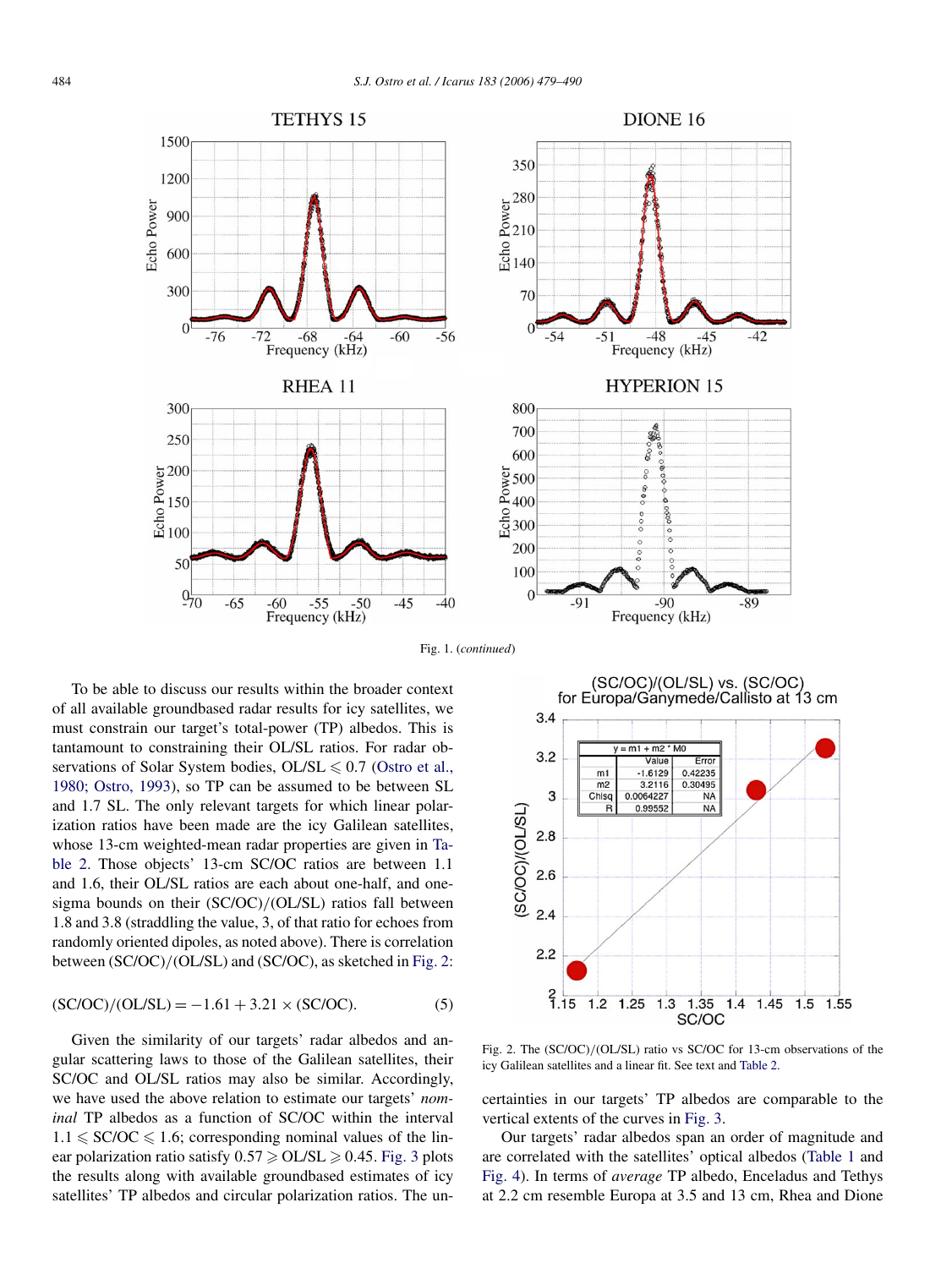<span id="page-6-0"></span>

Fig. 3. Total-power (TP) radar albedos from Cassini 2.2-cm observations (curves) and from groundbased measurements (symbols). As explained in the text, Cassini measured SL albedos, and the  $TP = SL + OL$  albedos depend on the unknown OL/SL ratio. For the icy Galilean satellites, the linear and circular polarization properties are related; here we assume that the correlation shown in [Fig. 2](#page-5-0) applies, and we plot TP as a function of SC/OC within the range of that ratio encompassing the icy Galilean satellite values. Phoebe's low albedo allows lower SC/OC, so its curve is extended horizontally (that is, not using Eq. [\(5\)\)](#page-5-0) leftward to  $SC/OC = 0.5$ , as measured for Iapetus at 13 cm. The uncertainty in Cassini TP albedos is comparable to the vertical extent of the curves.

at 2.2 cm (and Rhea at 13 cm; [Black and Campbell, 2004\)](#page-10-0) resemble Ganymede at 3.5 and 13 cm, and Iapetus at 2.2 cm resembles Callisto at 3.5 and 13 cm.

Modeling of icy Galilean satellite echoes suggests that penetration to a few meters is adequate for volume scattering to produce the highest 13-cm TP albedos [\(Black et al., 2001b\)](#page-10-0). Therefore, penetration to about half a meter should be adequate to produce our largest 2.2-cm albedos. Depending on the regolith structure and electrical properties, a decimeter might suffice for the lower albedos.

## *4.2. Radiometric emissivities*

As with the icy Galilean satellites, our targets' radar properties indicate that subsurface volume scattering dominates most of our echoes. This conclusion is supported by the strong anticorrelation between our targets' radar albedos and passive radiometric disk brightness temperatures. Our measurements of *T*disk correspond to the emissivity multiplied by the mean physical temperature at the effective emission depth for 2.2 cm wavelength radiation. A first approximation to that physical temperature is the isothermal equilibrium temperature,  $T_{eq}$  = 91.4 $(1 - A_{\text{Bond}})^{1/4}$ , where  $A_{\text{Bond}}$  is the Bond albedo and 91.4 K is the equilibrium temperature for a grey body at Saturn's distance from the Sun during our observations (e.g., [de Pater and](#page-10-0) [Lissauer, 2001,](#page-10-0) pp. 48–49).

For a spherical target with a perfectly smooth, homogeneous, porous icy surface (a simple dielectric interface), the  $SL = TP$ radar albedo would be about 0.1 and the emissivity would be about 0.9, so that one would expect  $T_{disk}$  slightly lower than the physical temperature. However, enhanced reflectivity due to volume scattering will decrease the emissivities and lower the disk temperatures. As articulated by [Pettengill et al. \(1992\),](#page-11-0) "we can think of the effects of decreasing emissivity as actually the result of increasing surface albedo, where the decreasing emitted energy is replaced by the increased efficiency of scattering 'cold sky' towards the observer." The decreasing emissivities moving inward from Phoebe to Enceladus [\(Table 1\)](#page-2-0) are consistent with progressively increasing volume scattering and the higher observed radar albedos [\(Fig. 5\)](#page-8-0). Note in particular the consistent anticorrelation between Iapetus' disk temperature and radar albedo for our leading- and trailing-side flybys.

#### *4.3. What about Phoebe?*

Phoebe, our dimmest radar target, has an average TP radar albedo between 0.17 and 0.31, an interval that falls in the brighter half of the 13-cm distribution for main belt asteroids [\(Magri et al., 1999\)](#page-11-0), whose generally low SC/OC ratios (∼0.2) imply dominance of the echoes by single backreflections from smooth surface elements. If such reflections were entirely responsible for Phoebe's echo, the high SL albedo would require a surface bulk density greater than 2.0  $\text{g cm}^{-3}$ (Eqs. [\(2\) and \(3\)\)](#page-1-0), which is precluded by Phoebe's mean internal bulk density of 1.63  $\text{g cm}^{-3}$  [\(Porco et al., 2005\)](#page-11-0). But that apparent contradiction would vanish if only a few tens of percent of the SL echo power arose from such reflections from a smooth surface component, with the balance coming from small-scale surface roughness or from volume scattering. Thus, whereas Phoebe's disk temperature indicates a relatively high emissivity and hence moderate volume scattering, its radar albedo allows a contribution from surface scattering. That is, part of the echo might be due to single backscattering from surface elements that are smooth at 2.2 cm but with large slopes with respect to the mean surface, and part might come from volume scattering in a regolith whose water ice is more contaminated with non-H2O material than on our other targets. We are unable to ascertain the relative contributions of these putative echo components, but we suspect that if there were a specular component, Phoebe's rather dramatic topography would have produced some glints in the spectra. None are evident.

One way or another, contaminants are probably responsible for Phoebe's relative radar darkness. Radar detected comet nuclei are several times darker still [\(Harmon et al., 2004\)](#page-11-0), perhaps because of unusually high dust-to-ice ratios (e.g., [Küppers](#page-11-0) [et al., 2005\)](#page-11-0).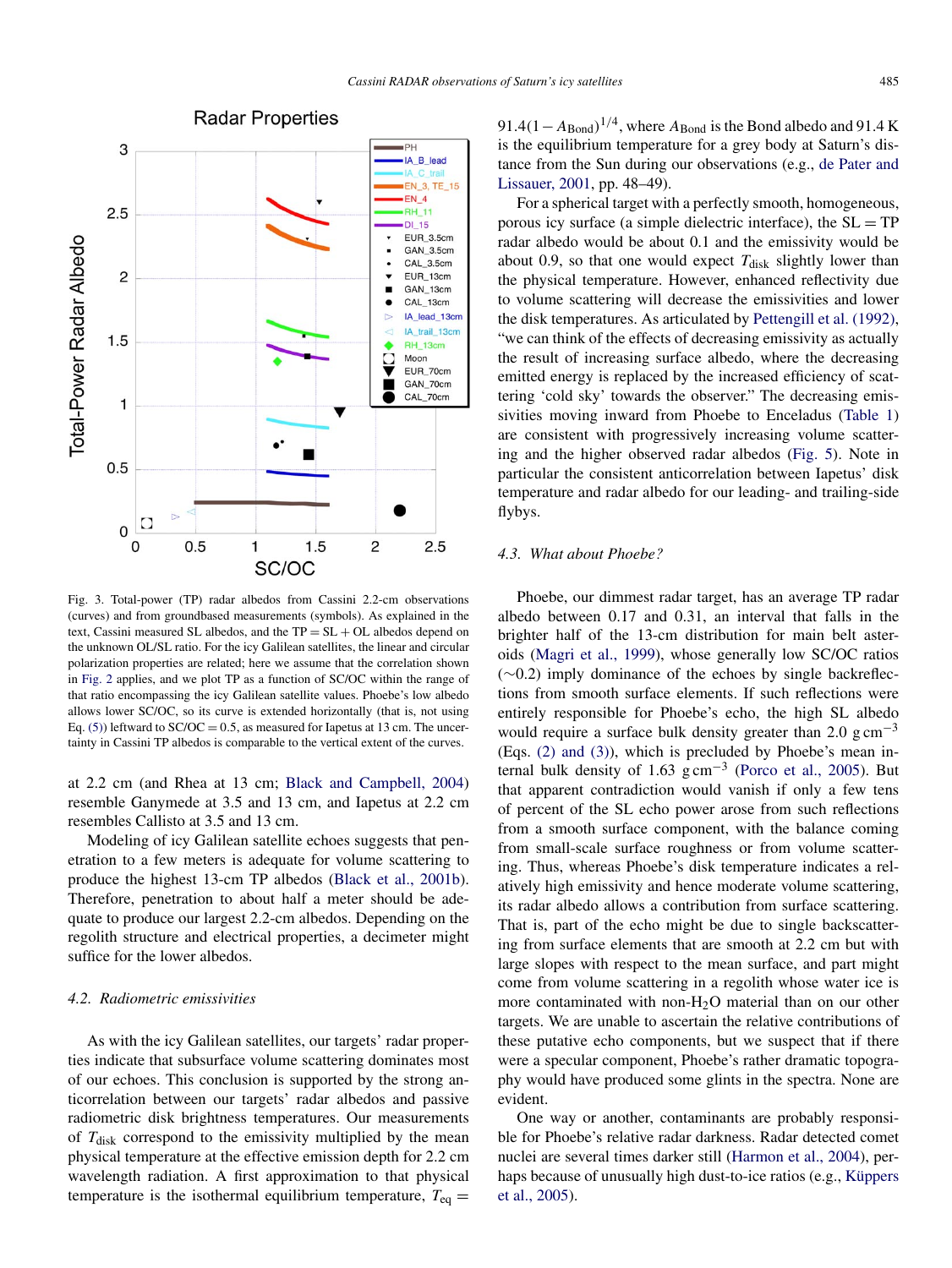<span id="page-7-0"></span>

Fig. 4. Optical geometric albedo (triangles) and Bond albedo (circles) plotted vs Cassini 2.2-cm SL radar albedo [\(Table 1\)](#page-2-0).

#### **5. Effects of contaminants on radar and optical albedos**

The correlation of our targets' radar and optical albedos, also seen for groundbased radar observations of the icy Galilean satellites, is most easily understood as involving variations in the concentration of optically dark contaminants in nearsurface water ice and the consequent variable attenuation of the high-order multiple scattering responsible for high radar albedos. Plausible candidates for contaminants causing variations in radar albedo include silicates, metal oxides, and polar organics such as nitriles like HCN and possibly acetylene polymers as well as complex tholins (dark-reddish-brown, tarry, heteropolymeric, organic solids; [Khare et al., 1986; McDonald et al.,](#page-11-0) [1996\)](#page-11-0). Ammonia would reduce the radar albedo but not the visual albedo [\(Lorenz, 1998\)](#page-11-0), whereas the other contaminants would do both. (In the case of the polar organics, lowering of the visual albedo would be furthered as UV photons or charged particle radiation act on the material.)

Let  $K = K_r + iK_i$  be a material's complex dielectric constant and define the loss tangent as tan  $\delta = K_i/K_r$ . Then the  $1/e$ one-way power absorption length can be written

$$
L_{\text{abs}} = (\lambda/4\pi) \left\{ (K_{\text{r}}/2) \left[ (1 + \tan^2 \delta)^{1/2} - 1 \right] \right\}^{1/2},\tag{6}
$$

where  $\lambda$  is wavelength. For sufficiently small tan  $\delta$ , we can use the approximation

$$
L_{\text{abs}} = \lambda / \left[ 2\pi (K_{\text{r}})^{1/2} \tan \delta \right]. \tag{7}
$$

At 13.78 GHz, pure water ice has  $K_r = 3.1$  and  $K_i = 10^{-6}$ [\(Thompson and Squyres, 1990\)](#page-11-0) and hence an absorption length of about 100,000 wavelengths, orders of magnitude longer than for most non-water ice mineral assemblages expected on planetary surfaces (e.g., [Olhoeft and Strangway, 1975\)](#page-11-0). Terrestrial rocks and nonmetallic meteorites have  $K_r$  between 2 and 10, and tan  $\delta$  between  $\sim$ 0.001 and 0.2 with a typical value of  $\sim$ 0.04. Corresponding values of  $L_{abs}$  range from about  $\lambda$  to ~100λ. Extremely small concentrations of impurities can dramatically reduce the microwave transparency of water ice (e.g., [Chyba](#page-10-0) [et al., 1998,](#page-10-0) and references therein). *L*abs will increase roughly in proportion to porosity, so we might expect porous regoliths of ice containing a percent or so of impurities to have *L*abs between 10*λ* and 100*λ*.

Contamination of water ice by ammonia can increase the loss tangent and decrease the absorption length dramatically, by up to several orders of magnitude even for concentrations less than a percent [\(Lorenz and Shandera, 2001,](#page-11-0) and references therein). Could ammonia be an important factor in the satellites' radar albedos? There is little or no near-infrared spectroscopic evidence for ammonia in the Saturn system. [Emery et al. \(2005\)](#page-10-0) interpreted a weak feature near 2.25 µm in their near-IR spectrum of the south pole of Enceladus as a possible signature of a stoichiometric water–ammonia ice, but it does not appear equatorward on Enceladus or on other saturnian satellites observed in the infrared. [\(Cruikshank et al. \(2005\)](#page-10-0) place an upper limit of about 0.5 weight percent of  $NH<sub>3</sub>$  in water ice as a hydrate or as frozen NH4OH on any of the satellites.) Yet Titan's  $Ar/N<sub>2</sub>$  ratio strongly points to  $NH<sub>3</sub>$  or some other nitrogenbearing compound more refractory than  $N_2$  as the source of Titan's atmosphere.  $NH<sub>3</sub>$  is expected on cosmogonic grounds [\(Lewis, 1972; Pollack et al., 1976\)](#page-11-0), and its incorporation in Enceladus would ease the problem of explaining resurfacing of that object [\(Squyres et al., 1983\)](#page-11-0). To simultaneously account for its role in affecting the radar properties while being absent from near-infrared spectra requires postulating that ammonia is depleted from the very outermost layer (centimeters or less) to which near-infrared spectra are sensitive, while being preserved at depths to which the radar sounds. Because UV or charged-particle chemistry will rapidly destroy exposed ammonia, converting it to hydrazine and then nitrogen [\(Lanzerotti](#page-11-0) [et al., 1984\)](#page-11-0), this is a plausible hypothesis (see Section [7\)](#page-8-0), but we emphasize that it does not constitute positive evidence for the presence of this oft-cited but elusive volatile.

[Matsuoka et al. \(1996\)](#page-11-0) explored the dependence of the electrical properties of water ice on frequency from 5 to 39 GHz and on temperature from 190 to 270 K. Their results imply that *K*<sup>i</sup> increases as frequency increases, so that the absorption length's proportionality to wavelength is slightly greater than in Eqs. (6) and (7). Also, at a given wavelength, *L*abs is slightly longer where it is colder, that is, within surfaces that have higher optical albedos. Thus we would expect cleaner ice to allow more efficient volume scattering both because of the absence of lossy impurities and because the lower temperature increases water ice's transparency.

The enormous 2.2-cm radar albedos of Enceladus and Tethys probably require that at least the uppermost one to several decimeters of the surface be extremely clean water ice regolith that is structurally complex (i.e., mature) enough for there to be high-order multiple scattering within it. This is met in part by relatively recent/ongoing geologic activity and the resultant resurfacing by clean water ice.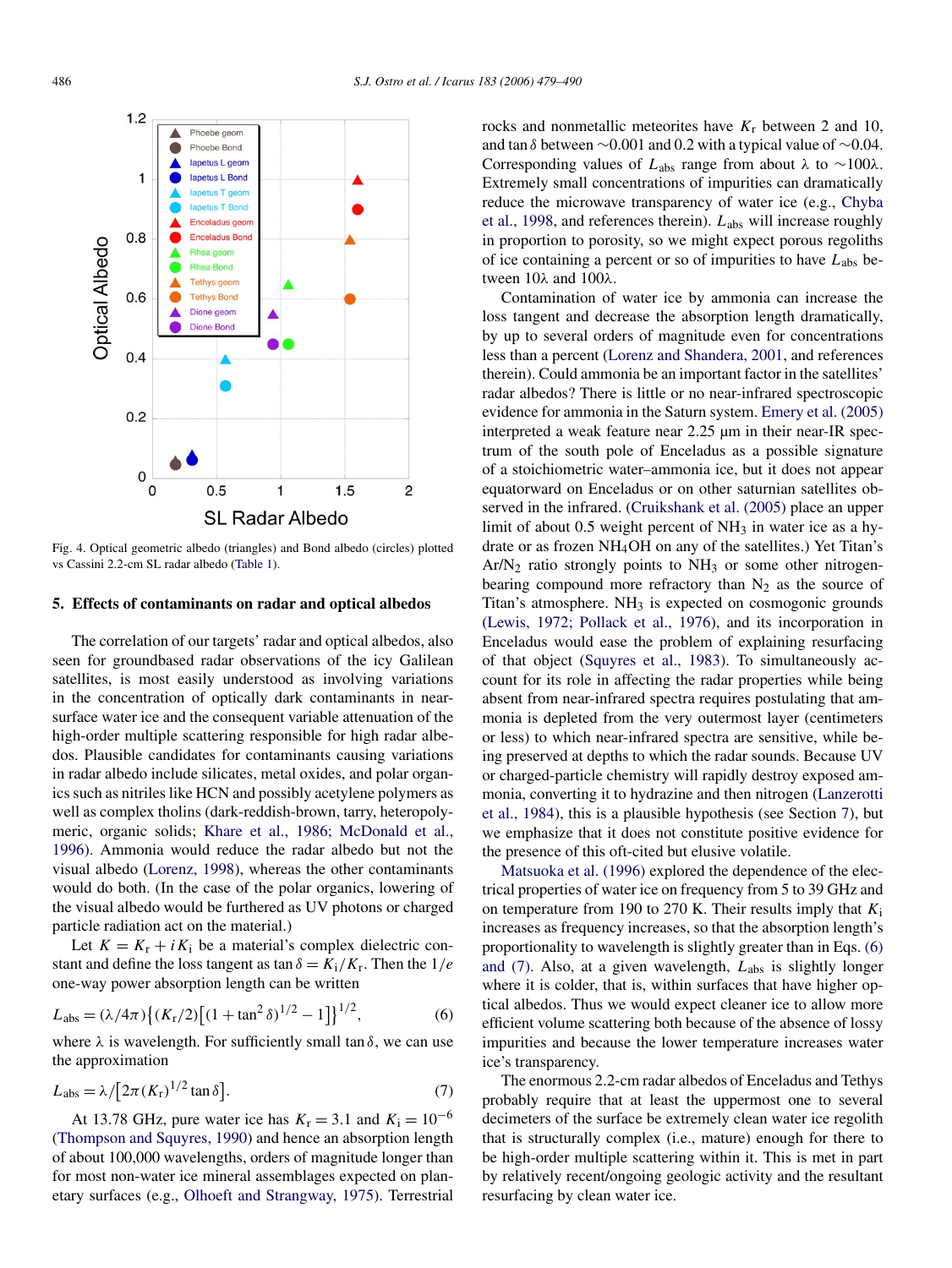<span id="page-8-0"></span>

Fig. 5. Average emissivity vs average SL radar albedo. Emissivity is the ratio of disk brightness temperature  $T_{disk}$  to the equilibrium physical temperature, as inferred from the optical albedo; see [Table 1.](#page-2-0) All emissivities and Saturn satellite radar albedos are 2.2-cm values. Galilean satellite albedos are 3.5-cm values from [Ostro et al. \(1992\),](#page-11-0) and Galilean satellite emissivities are from [de](#page-10-0) [Pater et al. \(1984\).](#page-10-0)

Preliminary analysis of our Hyperion measurements indicates that despite an optical geometric albedo near the average value for Iapetus and spectrophotometric similarities to Iapetus [\(Buratti et al., 2005b; Denk et al., 2005\)](#page-10-0), Hyperion's radar brightness may exceed those of all our other targets except Enceladus and Tethys [\(Table 1\)](#page-2-0). Simulations by [Dobrovolskis](#page-10-0) [and Lissauer \(2004\)](#page-10-0) show that Hyperion reaccretes only ∼5% of its impact ejecta. They suggest that this low efficiency of reaccretion may help explain Hyperion's small size and rugged shape. Perhaps Hyperion's optical coloring is due to a thin layer of exogenously derived material that has never been worked into the icy regolith, which remains very clean and radar bright.

## **6. Phoebe's thermal penetration depth**

The Phoebe inbound and outbound observations yielded nearly identical radar albedos but very different radiometric disk temperatures  $(T_{disk})$  of 93 and 75 K, respectively. The inbound observations were above the dawn terminator at latitude −22◦ and the outbound observations were about 5◦ sunward of the dusk terminator at about  $+27^\circ$ .

The sensed temperature may be thought of as the weighted combination of three temperature distributions. First, and with the greatest variation across the surface, is the instantaneous radiative equilibrium temperature, varying only with the angular distance from the subsolar point. Beneath this, there is a temperature distribution that reflects the diurnally averaged insolation: peak temperatures are at the subsolar latitude and fall off north and south. At deeper levels still, the temperatures reflect the annually averaged insolation, being symmetric about the equator. The depth boundaries between these idealized distributions (which in reality are diffused together and thus any observation yields a weighted sum of the three) are roughly the penetration depths of the diurnal and seasonal thermal waves.

To first order, the thermal penetration depth can be written

$$
L_{\text{thermal}} = (\kappa \tau)^{1/2}.
$$
 (8)

Here  $\tau$  is the time scale (here either Phoebe's rotation period of 9.25 h or Saturn's orbit period of 29 y) and the thermal diffusivity  $\kappa = k/(\rho C)$ , where *k* is the thermal conductivity,  $\rho$  is the density, and  $C$  is the heat capacity. Plausible thermal diffusivities for Solar System regoliths range from  $10^{-6}$  m<sup>2</sup> s<sup>-1</sup> for solid ice or rock to  $10^{-7}$  m<sup>2</sup> s<sup>-1</sup> for porous regolith. Thus the diurnal penetration depth is probably between 0.05 and 0.2 m, while the seasonal penetration depth is between 9 and 30 m.

If the microwave radiation were absorbed within ∼0.1 m of the surface, we would expect a large difference in the inbound and outbound values of  $T_{disk}$  due to the diurnal temperature cycle. We see such a difference, but its sense is opposite to that of Phoebe's actual diurnal cycle (dusk temperatures warmer than dawn). On the other hand, if microwaves penetrate deeply (*>*20 m) into Phoebe's surface, almost no difference would be seen in the two radiometric observations, since the annually averaged insolations (given Phoebe's obliquity of 17°) at  $-22°$ and  $+27^\circ$  are within about 10% of each other, corresponding to equilibrium temperatures within about 3 K of each other.

We conclude that the middle distribution (for the diurnally averaged temperature) explains most of the observed inbound/outbound difference in  $T_{disk}$ . With the subsolar point during the observation at  $-12°$ , the disk-averaged diurnalaverage temperature is expected to be about 29% cooler as seen from our outbound nadir latitude  $(+27°)$  than from our inbound nadir latitude  $(-22°)$ . That our sensed difference (with outbound  $T<sub>disk</sub> ∼ 20%$  cooler than inbound  $T<sub>disk</sub>$ ) is smaller probably reflects the dilution of the diurnal-averaged temperature distribution by emissions that are deep (with small temperature contrasts), or shallow (with opposite temperature contrasts), or both. Thus the radiometric temperatures imply that Phoebe's microwave emission contains contributions from decimeter-to-decameter depths, consistent with a significant volume-scattering contribution to Phoebe's radar albedo. A joint study of the Phoebe surface temperatures sensed by RADAR and by Cassini's Composite Infrared Spectrometer [\(Spencer et al., 2004;](#page-11-0) [Pearl et al., 2004\)](#page-11-0), taking advantage of the CIRS instrument's fine spatial resolution and accounting for Phoebe's complex topography, could yield further insights.

## **7. Iapetus: wavelength dependence**

For Iapetus, our average 2.2-cm TP albedo is several times larger than the average 13-cm value. This strong drop in radar albedo from 2.2 to 13 cm is reminiscent of the 13-to-70-cm drop in the radar albedos of the icy Galilean satellites [\(Black et al.,](#page-10-0) [2001a\)](#page-10-0), which [Black et al. \(2001b\)](#page-10-0) interpret as due to a decrease in the number density of scatterers with increasing size in the decimeter-to-meter size regime. However, the icy Galilean satellites' 3.5- and 13-cm albedos are virtually indistinguishable [\(Ostro et al., 1992\)](#page-11-0), so there is "self similarity" in the structure responsible for scattering in this smaller size regime.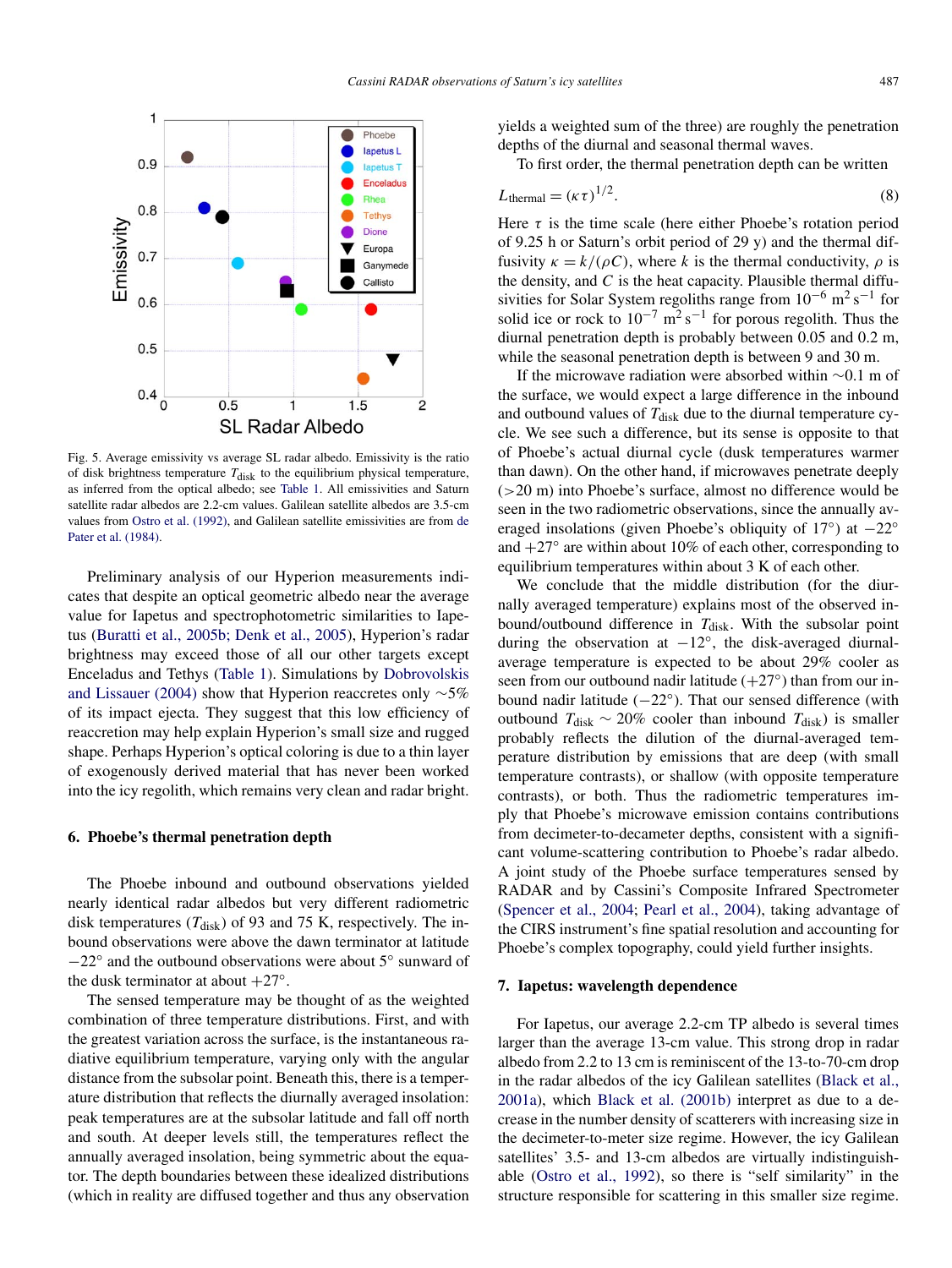The interplanetary flux of micrometer-to-decimeter sized meteoroids is similar at the heliocentric distances of Jupiter and Saturn, and within an order of magnitude of the flux at 1 AU. This flux will lead to faster regolith maturation (in terms of grain size and porosity distributions) at small spatial scales than at larger scales. Thus, at centimeter-to-decimeter scales, we have no reason to expect the structural character of the top few meters of Saturn's icy satellites to differ significantly from that of Europa, Ganymede, or Callisto (or for that matter from that of the Moon; [Ostro and Shoemaker, 1990,](#page-11-0) and references therein).

Similarly, we expect that the *purely structural* requirements for a regolith to be an efficient volume scatterer at centimeterto-decimeter wavelengths are easily met, so that if structure were a sufficient condition, relatively ancient surfaces (Callisto, Phoebe) would be just as radar bright as relatively young surfaces (Europa, Enceladus). Once those structural requirements for efficient volume back scattering are attained, additional exposure to the meteoroid flux will not alter the centimeter-todecimeter radar signature. Hence, for such short radar wavelengths, composition probably trumps structure as the source of radar albedo variation.

In this context, we conjecture that Iapetus' 2.2-to-13-cm albedo drop is caused by the increasing presence of ammonia with depth below the surface. As noted above, [Lanzerotti et al.](#page-11-0) [\(1984\)](#page-11-0) argue that a combination of ion erosion and micrometeoroid gardening should deplete ammonia from the surfaces of Saturn's icy satellites. Given the hypersensitivity of water ice's absorption length to ammonia concentration, an increase in ammonia with depth could allow efficient 2.2-cm scattering from within the top one to several decimeters while attenuating 13-cm echoes, which would require a six-fold thicker scattering layer. If so, we would expect each of the icy satellites' average radar albedos to be higher at 2.2 cm than at 13 cm, as is the case so far with Rhea as well as Iapetus.

[Lanzerotti et al. \(1984\)](#page-11-0) suggest that ammonia removal on Enceladus could be of order tens of centimeters (erosion by protons) to tens of meters (erosion by oxygen ions) per billion years. Volcanic activity probably driven by subsurface ammonia is resurfacing Enceladus and feeding material into the E-ring, while sputtering of surface and ring particles produces a torus of neutral molecules that are ionized, maintaining the plasma in Saturn's inner magnetosphere [\(Johnson, 1996\)](#page-11-0). The plasma's sputtering rates for condensed  $H_2O$  [\(Johnson, 1990\)](#page-11-0) increase from Mimas away from Saturn, peak at Dione and then decrease slightly for Rhea. Ammonia depletion by magnetospheric ion bombardment presumably is much less effective for Hyperion, Iapetus, and Phoebe, which are subject to a different plasma environment than those inside Titan's orbit and within the magnetopause [\(Delitsky and Lane, 2002\)](#page-10-0). At the outer satellites' distances from Saturn, protons are the dominant species, whereas in the inner part of the system the plasma consists primarily of a corotating comet-like mix of water derived ions [\(Young et al., 2005\)](#page-11-0).

As noted by Lanzerotti et al., ammonia and water have vastly different vapor pressures, so the vaporization and fractionation produced by micrometeoroid impact would tend to deplete surfaces of NH3 preferentially. Gravitational focusing enhances

the meteoroid flux closer to Saturn (e.g., [Morfill et al., 1983\)](#page-11-0), so both this process and ion sputtering may be much less effective on Iapetus than on the inner satellites. If so, we would expect that compared to Iapetus, those objects would exhibit higher radar albedos (in addition to less severe 13-to-2.2-cm albedo dependence), as is seen.

## **8. Iapetus' hemispheric dichotomy**

Our two Iapetus tracks were centered at  $(66° \text{ W}, +39°)$  on the leading side and at  $(296° \text{ W}, +46°)$  on the trailing side. Iapetus' 2.2-cm albedo is dramatically higher for our trailing-side observation than for our leading-side observation, requiring that to depths of at least one to several decimeters, the water ice is significantly "dirtier" on the leading side than the trailing side. By contrast, at 13 cm, little hemispheric asymmetry was seen by [Black et al. \(2004\).](#page-10-0) We interpret this pair of results to mean that the leading-side contamination responsible for attenuating our 2.2-cm echo is effectively not really "seen" at all at 13 cm, either because it is intrinsically shallow and/or because the 13-cm scattering is already so attenuated by ammonia underneath our hypothesized ammonia-free layer that further absorption by the optically dark contaminant is minor.

Whereas our trailing-side view included part of the dark terrain near the periphery of the disk, our leading-side view was within about 20◦ of the northern limit of the dark terrain, so a significant fraction of the disk encompassed bright terrain. Therefore, the actual 2.2-cm albedo difference between the dark and bright terrains may well be much more severe than our numbers indicate.

What causes the disparity between the leading and trailing sides' 2.2-cm radar albedos? Iapetus is outside the Saturn magnetosphere, so one would not expect a hemispheric dichotomy in sputtering rates. Instead, differential cratering rates may be a factor; for example, [Korycansky and Zahnle \(2005\)](#page-11-0) calculate an apex:antapex cratering asymmetry of 4:1 for Titan. For Iapetus the impact ratio would be much smaller, but not unity.

Thus it seems more appropriate to discuss the radar disparity in the context of possible surficial contamination of the leading side by the material that has optically darkened it. This idea is consistent with the contention (e.g., [Buratti and Mosher,](#page-10-0) [1995\)](#page-10-0) that the leading side contaminant is ballistically emplaced material originally ejected from Phoebe, Titan, and/or much smaller Saturn satellites, and that this process is a longterm one. Groundbased spectra of Iapetus' optically dark side has been modeled with a mixture of water ice, amorphous carbon, and tholin [\(Owen et al., 2001\)](#page-11-0), and spectra obtained by Cassini's Visual and Infrared Mapping Spectrometer (VIMS) for the dark side has been modeled with a combination of tholin, poly-HCN, and small amounts of water ice and  $Fe<sub>2</sub>O<sub>3</sub>$  [\(Bu](#page-10-0)[ratti et al., 2005a, 2005b\)](#page-10-0). Fe<sub>2</sub>O<sub>3</sub> (hematite) is a semiconductor [\(Bosman and van Daal, 1970; Olhoeft, 1979\)](#page-10-0) and easily could undermine the transparency of water ice. For hematite and other naturally occurring semiconductors like troilite (FeS; [Egan and](#page-10-0) [Hilgeman, 1977\)](#page-10-0), the electrical properties are dispersive, and the loss tangent of rocks or regolith containing them can depend on frequency as well as on the material's physical state and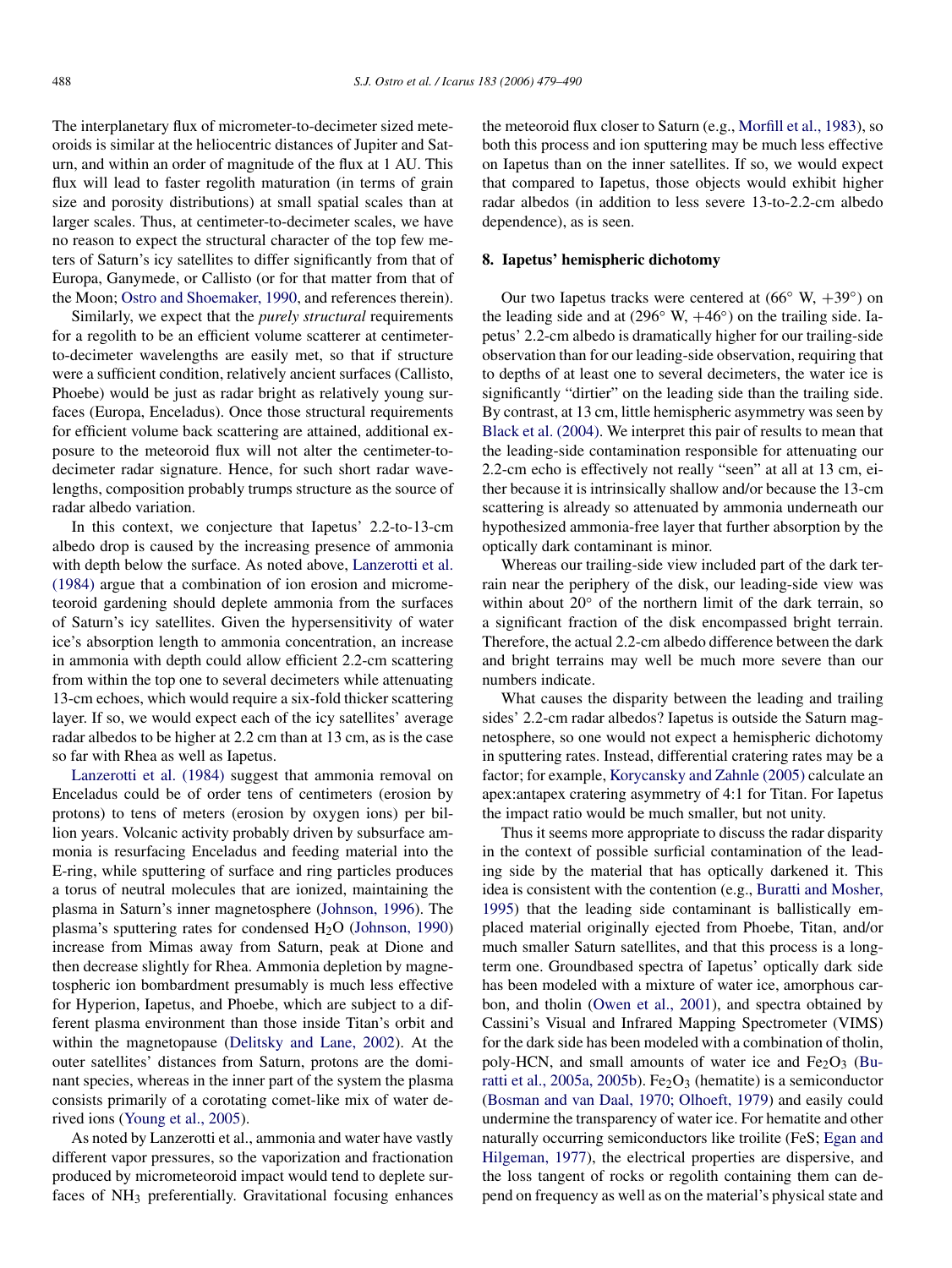<span id="page-10-0"></span>chemical purity [\(Ulaby et al., 1988\)](#page-11-0). For pure hematite, 2.2-to-13-cm values for *L*abs are very small fractions of a wavelength [\(Heggy, 2005,](#page-11-0) and personal comm.). (Because of their novel electromagnetic properties, iron oxide composites (ferrites) are used industrially as microwave absorbers, for example, in the seals of microwave ovens [\(Matsumoto et al., 2002\)](#page-11-0).)

Although microwave absorption loss in hydrocarbons was not deemed consequential by [Thompson and Squyres \(1990\),](#page-11-0) measurements of tholins at 2.2 cm by [Rodriguez et al. \(2003\)](#page-11-0) yield typical values of  $(K_r, K_i) = (2.2, 0.05)$ , corresponding to  $\tan \delta = 0.023$  and  $L_{\text{abs}}$  of a decimeter. Thus tholins may be the primary contaminant responsible for the dark terrain's low radar and optical albedos, and may also play a role in these properties elsewhere in the Saturn system.

## **9. Conclusion**

Fortuitously, Cassini radar scatterometry appears to offer an indicator of water ice purity throughout the satellite system. Comparison of 2.2- and 13-cm albedos can help us assess regolith maturity, the systematics of ammonia depletion in nearsurface layers, and contamination by optically dark and radarabsorbing materials.

Several of our flybys have included scatterometry with the beamwidth smaller than the target's disk and with the beam pointed at several different off-center positions. Analysis of these observations is underway, and should elucidate the degree to which satellite surfaces have uniform radar albedos. We also took data with a waveform that might allow resolution of echoes in range as well as in Doppler frequency, which would help to identify smaller-scale heterogeneities. Observations scheduled for flybys between now and 2008 will triple Cassini's radar coverage of the icy satellites' surfaces.

#### **Acknowledgments**

Part of this research was conducted at the Jet Propulsion Laboratory (JPL), California Institute of Technology, under contract with the National Aeronautics and Space Administration (NASA). We thank two anonymous referees for their careful critiques of our paper, Peter Thomas and the ISS Team for the use of their Phoebe shape model, Andre Yavrouian for discussions of organic chemistry, Essam Heggy for discussions of electrical properties, Bonnie Buratti for discussions of optical properties, and scientists on the other Cassini teams for valuable interactions. We gratefully acknowledge those who designed, developed and operate the Cassini/Huygens mission, which is a joint endeavor of NASA, the European Space Agency (ESA), and the Italian Space Agency (ASI) and is managed by JPL/Caltech under a contract with NASA.

## **References**

Baars, J.W.M., Genzel, R., Pauliny-Toth, I.I., Witzel, A., 1977. The absolute spectrum of CAS A: An accurate flux density scale and a set of secondary calibrators. Astron. Astrophys. 61, 99–106.

- Black, G.J., 1997. Chaotic rotation of Hyperion and modeling the radar properties of the icy Galilean satellites as a coherent backscatter effect. Ph.D. thesis, Cornell University.
- Black, G., Campbell, D., 2004. Rhea's surface: Ice properties measured by radar. Bull. Am. Astron. Soc. 36, 1123.
- Black, G.J., Campbell, D.B., Ostro, S.J., 2001a. Icy Galilean satellites: 70 cm radar results from Arecibo. Icarus 151, 160–166.
- Black, G.J., Campbell, D.B., Nicholson, P.D., 2001b. Icy Galilean satellites: Modeling radar reflectivities as a coherent backscatter effect. Icarus 151, 167–180.
- Black, G.J., Campbell, D.B., Carter, L.M., Ostro, S.J., 2004. Radar detection of Iapetus. Science 304, 553.
- Bosman, A.J., van Daal, H.J., 1970. Small-polaron versus band conduction in some transition-metal oxides. Adv. Phys. 19, 1–117.
- Buratti, B.J., Mosher, J.A., 1995. The dark side of Iapetus: Additional evidence for an exogenous origin. Icarus 115, 219–227.
- Buratti, B.J., Cruikshank, D.P., Brown, R.H., Clark, R.N., Bauer, J.M., Jaumann, R., McCord, T.B., Simonelli, D.P., Hibbitts, C.A., Hansen, G.B., Owen, T.C., Baines, K.H., Bellucci, G., Bibring, J.-P., Capaccioni, F., Cerroni, P., Coradini, A., Drossart, P., Formisano, V., Langevin, Y., Matson, D.L., Mennella, V., Nelson, R.M., Nicholson, P.D., Sicardy, B., Sotin, C., Roush, T.L., Soderlund, K., Muradyan, A., 2005a. Cassini Visual and Infrared Mapping Spectrometer observations of Iapetus: Detection of CO<sub>2</sub>. Astrophys. J. 622, L149–L152.
- Buratti, B.J., Hicks, M.D., Davies, A., 2005b. Spectrophotometry of the small satellites of Saturn and their relationship to Iapetus, Phoebe, and Hyperion. Icarus 175, 490–495.
- Chyba, C.F., Ostro, S.J., Edwards, B.C., 1998. Radar detectability of a subsurface ocean on Europa. Icarus 134, 292–302.
- Cruikshank, D.P., Owen, T.C., Dalle Ore, C., Geballe, T.R., Roush, T.L., de Bergh, C., Sandford, S.A., Poulet, F., Benedix, G.K., Emery, J.P., 2005. A spectroscopic study of the surfaces of Saturn's large satellites:  $H_2O$  ice, tholins, and minor constituents. Icarus 175, 268–283.
- Delitsky, M.L., Lane, A.L., 2002. Saturn's inner satellites: Ice chemistry and magnetosphere effects. J. Geophys. Res. 107 (E11), [doi:10.1029/](http://dx.doi.org/10.1029/2002JE001855) [2002JE001855.](http://dx.doi.org/10.1029/2002JE001855) 5093.
- Denk, T., Neukum, G., Roatsch, Th., Burns, J.A., Helfenstein, P., Porco, C.C., and Cassini ISS Team, 2005. Surface colors of Iapetus and Hyperion as derived from Cassini ISS data, and implications for the global albedo dichotomy origin. Bull. Am. Astron. Soc. 37, 706.
- de Pater, I., Lissauer, J.J., 2001. Planetary Sciences. Cambridge Univ. Press, Cambridge.
- de Pater, I., Brown, R.A., Dickel, J.R., 1984. VLA observations of the Galilean satellites. Icarus 57, 93–101.
- Dobrovolskis, A.J., Lissauer, J., 2004. The fate of ejecta from Hyperion. Icarus 169, 462–473.
- Egan, W.G., Hilgeman, T., 1977. The rings of Saturn: A frost-coated semiconductor? Icarus 30, 413–421.
- Elachi, C., Allison, M.D., Borgarelli, L., Encrenaz, P., Im, E., Janssen, M.A., Johnson, W.T.K., Kirk, R.L., Lorenz, R.D., Lunine, J.I., Muhleman, D.O., Ostro, S.J., Picardi, G., Posa, F., Rapley, C.G., Roth, L.E., Seu, R., Soderblom, L.A., Vetrella, S., Wall, S.D., Wood, C.A., Zebker, H.A., 2005a. RADAR: The Cassini Titan Radar Mapper. Space Sci. Rev. 117, 71–110.
- Elachi, C., Wall, S., Allison, M., Anderson, Y., Boehmer, R., Callahan, P., Encrenaz, P., Flamini, E., Franceschetti, G., Gim, Y., Hamilton, G., Hensley, S., Janssen, M., Johnson, W., Kelleher, K., Kirk, R., Lopes, R., Lorenz, R., Lunine, J., Muhleman, D., Ostro, S., Paganelli, F., Picardi, G., Posa, F., Roth, L., Seu, R., Shaffer, S., Soderblom, L., Stiles, B., Stofan, E., Vetrella, S., West, R., Wood, C., Wye, L., Zebker, H., 2005b. Cassini radar views the surface of Titan. Science 308, 970–974.
- Emery, J.P., Burr, D.M., Cruikshank, D.P., Brown, R.H., Dalton, J.B., 2005. Near-infrared (0.8–4.0 µm) spectroscopy of Mimas, Enceladus, Tethys, and Rhea. Astron. Astrophys. 435, 353–362.
- Finney, D.J., 1964. Statistical Method in Biological Assay, second ed. Hafner, New York, p. 24.
- Garvin, J.B., Head, J.W., Pettengill, G.H., Zisk, S.H., 1985. Venus global radar reflectivity and correlations with elevation. J. Geophys. Res. 90, 6859– 6871.